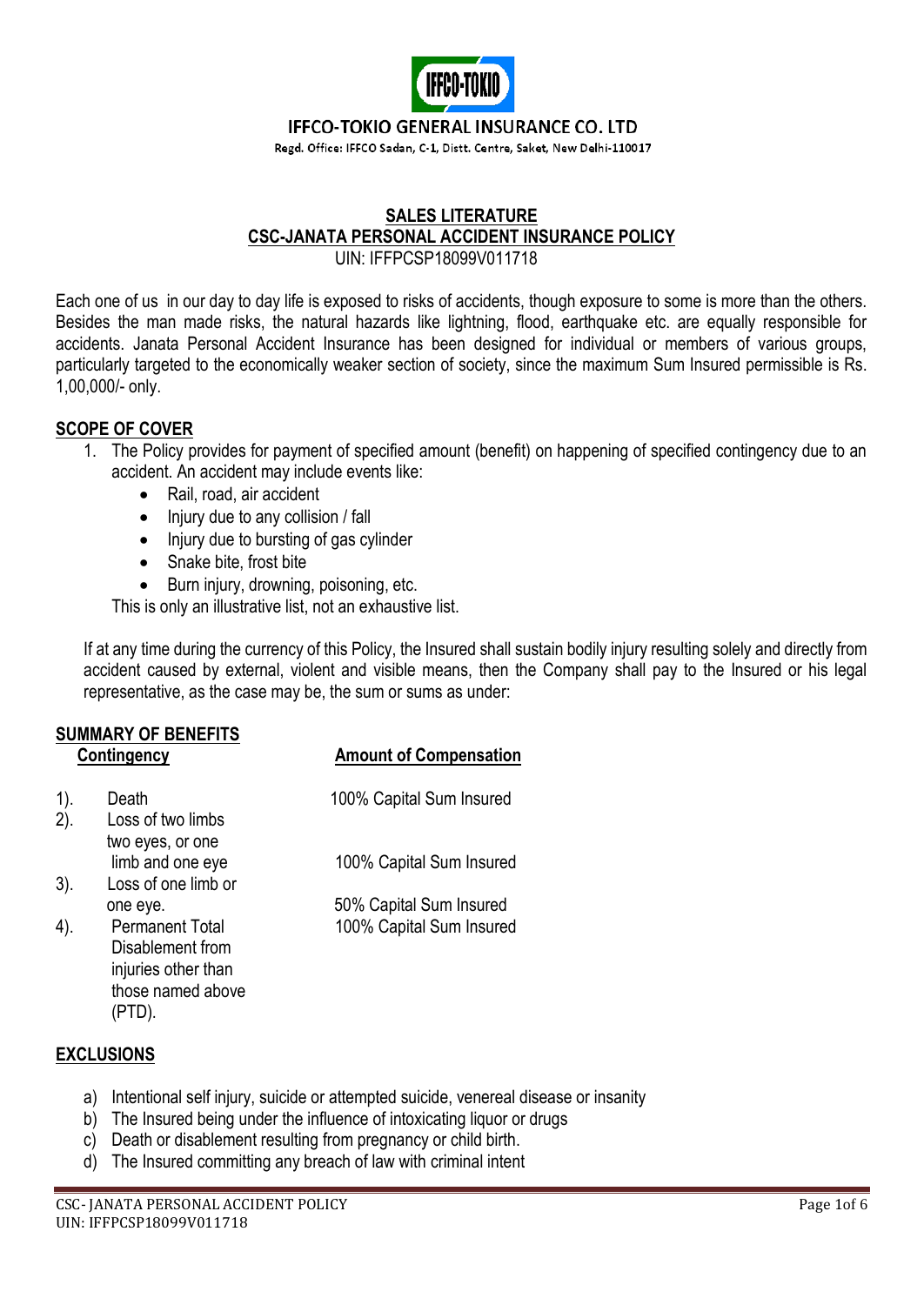

- e) Engaging in aviation or ballooning or whilst mounting into or dismounting from or travelling in a balloon or aircraft other than as passenger (fare paying or otherwise) in any duly licensed standard type of aircraft.
- f) Engaging in dangerous sports as listed in the Policy.
- g) Contracting any illness directly or indirectly arising from or attributable to HIV or any HIV related illness including AIDS and/or any mutant derivative or variation of HIV or AIDS.
- h) War and allied perils
- i) Nuclear perils

# **RATE OF PREMIUM**

➢ This class of business is non-tariff

The standard premium shall be charged @Rs 0.60%<sup>0</sup> on the individual or group Sum Insured, with Group Discount allowed depending on the group size.

Note: Unless certain exceptional circumstances prevail those in Very Heavy Risk category should not be covered and it should be done only in consultation with Corporate Office of ITGI with full details. Corporate Office to be also contacted for any reduction in premium rate for large groups. As per special dispensation allowed by the appropriate authorities, Service Tax is not required to be levied for premium under this Policy (provision as existing at present, subject to modification in future).

# **AGE LIMIT**

Normal age limit is 5 to 70 years.

Renewal of Policy above 70 years of age is possible upto a maximum age of 80 years subject to a suitable loading on the premium. No fresh or renewal cover will be accepted above the age of 80 years.

# **FIXING OF SUM INSURED**

Capital Sum Insured is fixed keeping in view the premium paying capacity or earning from all gainful employment or profession of the Insured, subject however to the limits indicated hereunder. The minimum Sum Insured per person per annum is Rs 25,000. A higher Sum Insured can be chosen in multiples of Rs 5,000 subject to a maximum of Rs.1,00,000.

The maximum Sum Insured figure cannot be exceeded under any circumstances.

# **GROUP DISCOUNT**

It is permissible to issue Group Policies for more than one persons. However, Group Discounts will be granted only if the number of insured persons in the group exceeds 50

# **CONDITIONS**

Provided also that the due observance and fulfillment of the terms and conditions of this Policy detailed below (which are to be read as part of this Policy) shall so far as they relate to anything to be done or not done by the Insured be a condition precedent to any liability of the Company under this Policy.

1. **Changes in Circumstances**: you must inform us, as soon as reasonably possible of any change in information you have provided to us about Insured person(s) which may affect the Insurance cover provided e.g. duty, business, occupation and obtain from us an endorsement to this effect.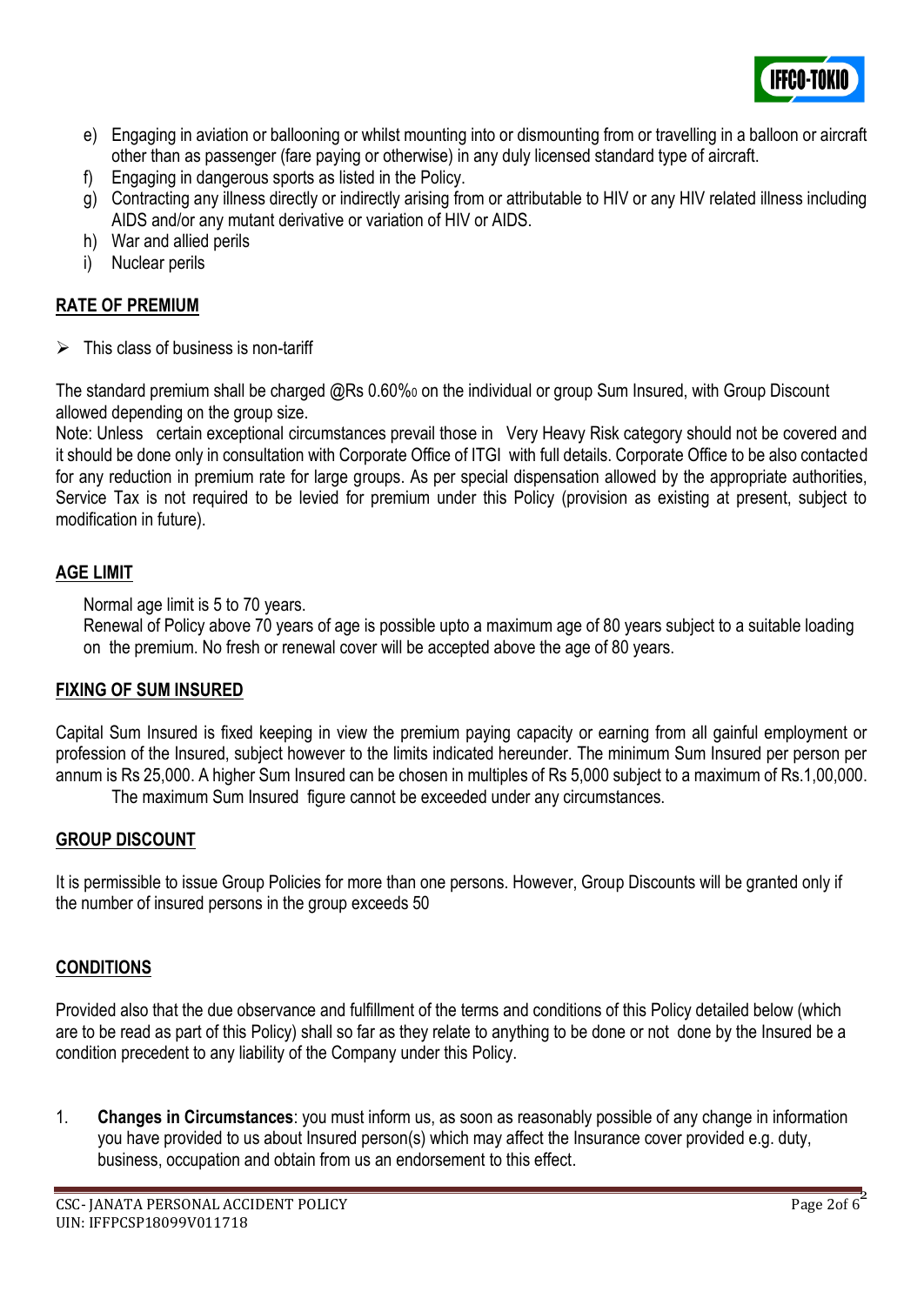

2. **Claim Procedure and Requirements**: An event, which might become a claim under the policy, must be reported to us as soon as possible. In case of death, written notice also of death must, unless reasonable cause is shown, be given before internment/ cremation and in any case, within one calendar month after the death, and in the event of loss of sight or amputation of limbs, written notice thereof must also be given within one calendar month after such loss of sight or amputation. A written statement of the claim will be required and a claim form will be provided.

You or Your personal representative must give immediate written notice but within 14(fourteen) days of occurrence of injury, disease.

All certificates, information and evidence from a Medical Attendant or otherwise required by us shall be furnished by you, your personal representative/assignee in the manner and form as we may prescribe. In such claims your legal representative, Nominee, beneficiary will allow OUR representative to carry out examination and ascertain details if and when we may reasonably require and in the event of death get the post-mortem examination done in respect of body of Insured Person(s). In the event of claim in respect of loss of sight and loss of speech, the Insured person(s) shall undergo at your expenses such operations or treatment as we may reasonably deem desirable.

- 3. **Fraud:** If a claim is fraudulent in any respect or supported by any fraudulent statement or device with or without your knowledge, all benefit(s) under this Policy shall be forfeited.
- 4. **Renewal:** Renewal shall not be refused unless justified on grounds of fraud, moral hazard or misrepresentation or non‐cooperation by the insured, provided, however, that you apply for renewal and remit the requisite premium before the expiry of this policy.
- 5. **Cancellation:**
- a) We may cancel the policy on grounds of fraud, moral hazard or misrepresentation or non‐ cooperation by you by sending 30(thirty) days notice by registered post to your last known address. You will then be entitled to, except in case of fraud or illegality on your part, a prorata refund of premium for unexpired period of this policy in respect of such insured person(s) in respect for whom no claim has arisen.
- b) You may cancel the policy by sending written notice to us under registered post. We will then allow a refund on following scale, except for those insured person(s) for whom claim has been preferred on us under the current policy:

| Period of cover up to | Refund of annual premium rate (%) |
|-----------------------|-----------------------------------|
| $1$ (one) month       | 75% (seventy five percent)        |
| 3(three) months       | 50% (fifty percent)               |
| $6$ (six) months      | 25% (twenty five percent)         |
| Exceeding six months  | Nil                               |

6. Automatic Termination of Insurance- The coverage for the Insured Person(s) shall automatically terminate in the case of his/ her (Insured Person) demise or exhaustion of Sum Insured. However, the cover shall continue for the remaining Insured Persons till the end of Policy Period, unless otherwise advised by the Group policy holder. The other insured persons may also apply to renew the policy. In case, the other insured person is minor, the policy shall be renewed only through any one of his/her natural guardian or guardian appointed by court. All relevant particulars in respect of such person (including his/her relationship with the insured person) must be submitted to the company along with the application. Provided no claim has been made, and termination takes place on account of death of the insured person, due to reasons apart from what stands covered under the policy, pro-rata refund of premium of the deceased insured person for the balance period of the policy will be effective.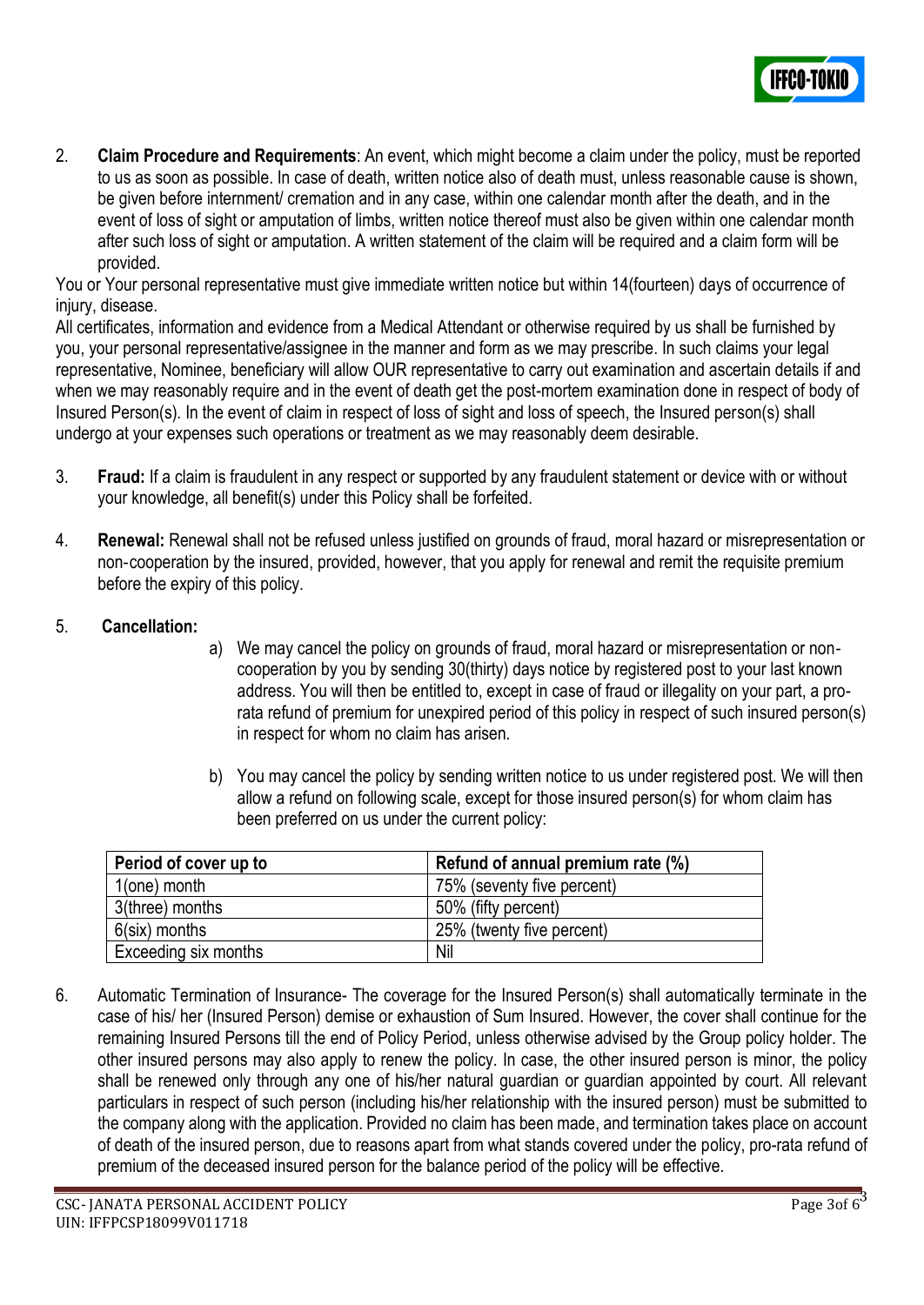

- 7. **Notice of Charge** : We will not be bound to take notice or be affected by any notice of any trust, charge, lien, assignment or other dealings with or relating to this policy. Your receipt or receipt of insured person shall in all cases be an effective discharge to us.
- 8. **Arbitration:** If any dispute or difference shall arise as to the quantum to be paid under the policy (liability being otherwise admitted) such difference shall independently of all other questions be referred to the decision of the sole arbitrator to be appointed in writing by the parties to or if they cannot agree upon a single arbitrator within 30 (thirty) days of any party invoking arbitration the same shall be referred to a panel of three arbitrators, comprising of two arbitrators, one to be appointed by each of the parties to the dispute/difference and the third arbitrator to be appointed by two such arbitrators and arbitration shall be conducted under and in accordance with the provisions of the arbitration and conciliation act, 1996. It is clearly agreed and understood that no difference or dispute shallbe referable to arbitration as herein before provided, if we have disputed or not accepted liability under or in respect of this policy. It is understood, however, that the insured shall have the right at all times during currency of the policy to communicate only, with the leading or issuing office in all matters pertaining to this insurance.
- 9. **Disclaimer Clause:** If we shall disclaim our liability in any claim and such claim shall not have been made subject matter of suit in a court of law within 12(twelve) months from date of disclaimer, then the claim shall for all purpose be deemed to have been abandoned and shall not thereafter be recoverable under this policy.
- 10. No sum payable under this policy shall carry any interest/ penalty.
- 11. The geographical scope of this policy will be worldwide, however the claims shall be settled in India in Indian rupees. The provisions of this policy shall be governed by the laws of India for the time being in force. The parties hereto unconditionally submit to the jurisdiction of the courts in India.
- 12. **Grievance or Complaint**: You may register a grievance or Complaint by visiting our website [www.iffcotokio.co.in.](http://www.iffcotokio.co.in/) You may also contact the Branch from where You have bought the policy or grievance officer who can be reached at our corporate office.

Grievance Department details are as mentioned below:

E-Mail ID: [chiefgrievanceofficer@iffcotokio.co.in](mailto:chiefgrievanceofficer@iffcotokio.co.in) Contact Number: 0124-2850100 Address: IFFCO-Tokio General Insurance Company Limited. IFFCO TOWER – II Plot No.3, Sector-29, Gurgaon Haryana-122001

- 13. **Reasonable Precaution and Care of Property:** You/Insured Person shall take all reasonable precautions to prevent injury or damage in order to minimize claims.
- 14. **Notice**: You will give every notice and communication in writing to OUR office through which this insurance is affected.
- 15. **Mis-description:** The Policy shall be void and all premium paid by you to us be forfeited in the event of misrepresentation or concealment of any material information.
- 16. **Disclosure to information norm:** This means the Policy shall be void and all premium paid hereon shall be forfeited to us, in the event of misrepresentation, mis-description or non-disclosure of any material fact.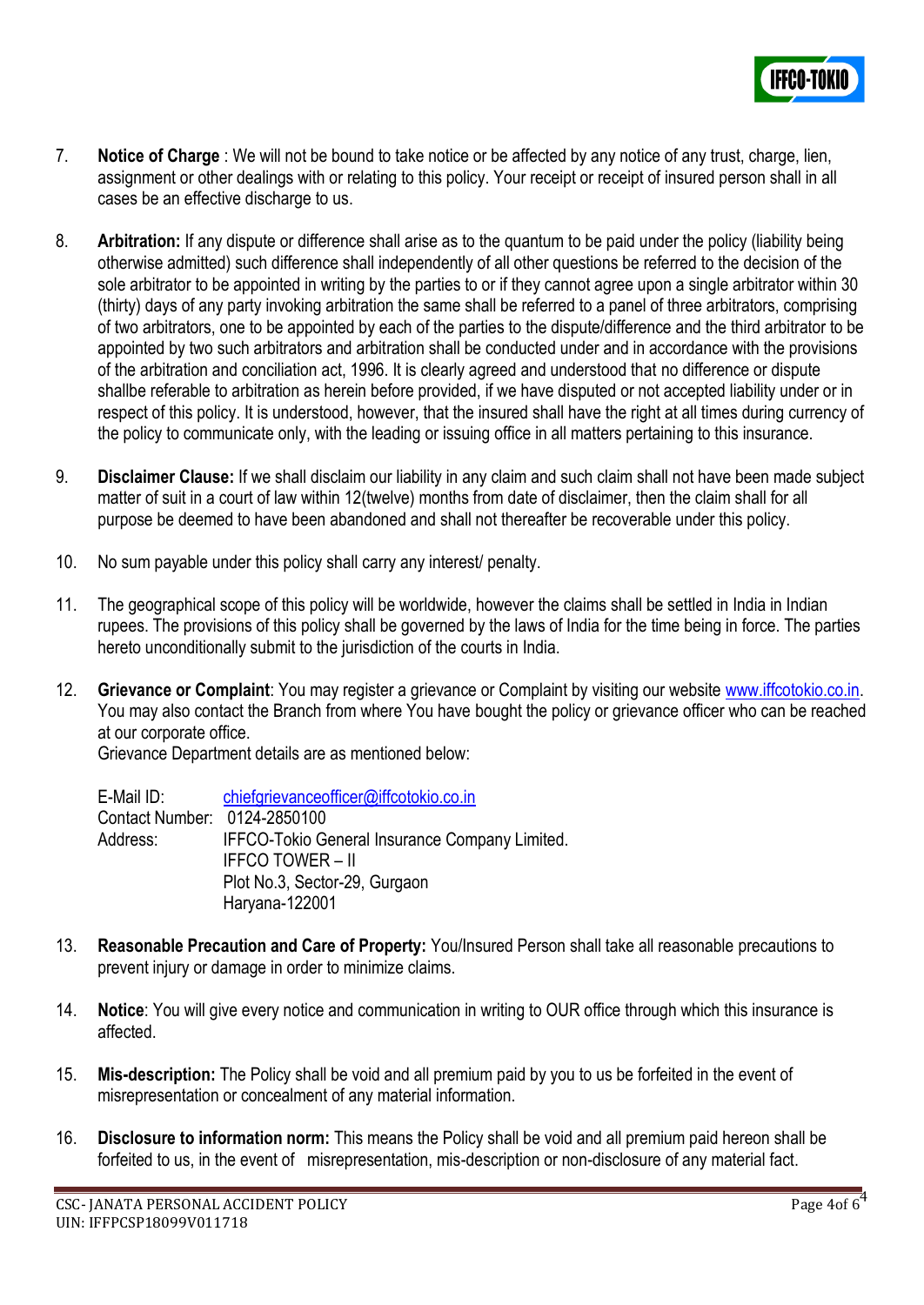

17. **Withdrawal & Alteration of Policy Conditions**: The policy terms and conditions may undergo alteration as per the IRDA Regulation. However the same shall be duly notified to you at least three months prior to the date when such alteration or revision comes into effect by registered post at your last declared correspondence address. The timeliness for revision in terms and rates shall be as per the IRDA Regulation.

A product may be withdrawn with the prior approval of the Authority and information of withdrawal shall be given to you in advance as per the IRDA guidelines with details of options provided by us. If we do not receive your response on the intimation of withdrawal, the existing product shall be withdrawn on the renewal date and you shall have to take a new policy available with us, subject to terms & conditions.

- 18. **Sum Insured Enhancement:** In case of increase in Capital Sum Insured more than 10% (ten percent) of last year capital Sum Insured at the time of renewal, subject to underwriter's discretion.
- 19. **Payment of premium:** The premium payable shall be paid in advance before commencement of risk. No receipt for premium shall be valid except on our official form signed by our duly authorized official. In similar way, no waiver of any terms, provision, conditions and endorsements of this policy shall be valid unless made in writing and signed by our authorized official.
- 20. **Protection of Policy Holder's Interest:** In the event of a claim, if the same is found admissible under the Policy, we shall make an offer of settlement or convey the rejection of the claim within 30 days of receipt of all relevant documents and Investigation/ Assessment Report (if required). In case the claim is admitted, the claim proceeds shall be paid within 7 days of Your acceptance of Our offer. In case of delay in payment, we shall be liable to pay interest at a rate which is 2.0% (two percent) above the Bank rate prevalent at the beginning of financial year in which the claim is received by Us.

#### 21. **Provision for Senior Citizens:**

Dedicated email ID and Contact details to address claims and grievances related matters of senior citizen are as below:

| Claims:                      | seniorcitizenclaims@iffcotokio.co.in           |
|------------------------------|------------------------------------------------|
| Grievance:                   | seniorcitizengrievance@iffcotokio.co.in        |
| Contact Number: 0124-2850100 |                                                |
| Address:                     | IFFCO-Tokio General Insurance Company Limited. |
|                              | <b>IFFCO TOWER – II</b>                        |
|                              | Plot No.3, Sector-29, Gurgaon                  |
|                              | Haryana-122001                                 |

22. **Insurance Ombudsman :** We shall endeavor to promptly and effectively address Your grievances. In the event You are dissatisfied with the resolution of Your grievance or complaint, You may approach the Insurance Ombudsman located nearest to You. Details of the offices across the Country are mentioned below:

| <b>Office Details</b>                                                                                                                                                                                                                         | <b>Jurisdiction of Office</b><br><b>Union Territory, District)</b> |
|-----------------------------------------------------------------------------------------------------------------------------------------------------------------------------------------------------------------------------------------------|--------------------------------------------------------------------|
| <b>AHMEDABAD - Shri Kuldip Singh</b><br>Office of the Insurance Ombudsman,<br>Jeevan Prakash Building, 6th floor,<br>Tilak Marg, Relief Road, Ahmedabad - 380 001.<br>Tel.: 079 - 25501201/02/05/06<br>Email: bimalokpal.ahmedabad@ecoi.co.in | Gujarat,<br>Dadra & Nagar Haveli,<br>Daman and Diu.                |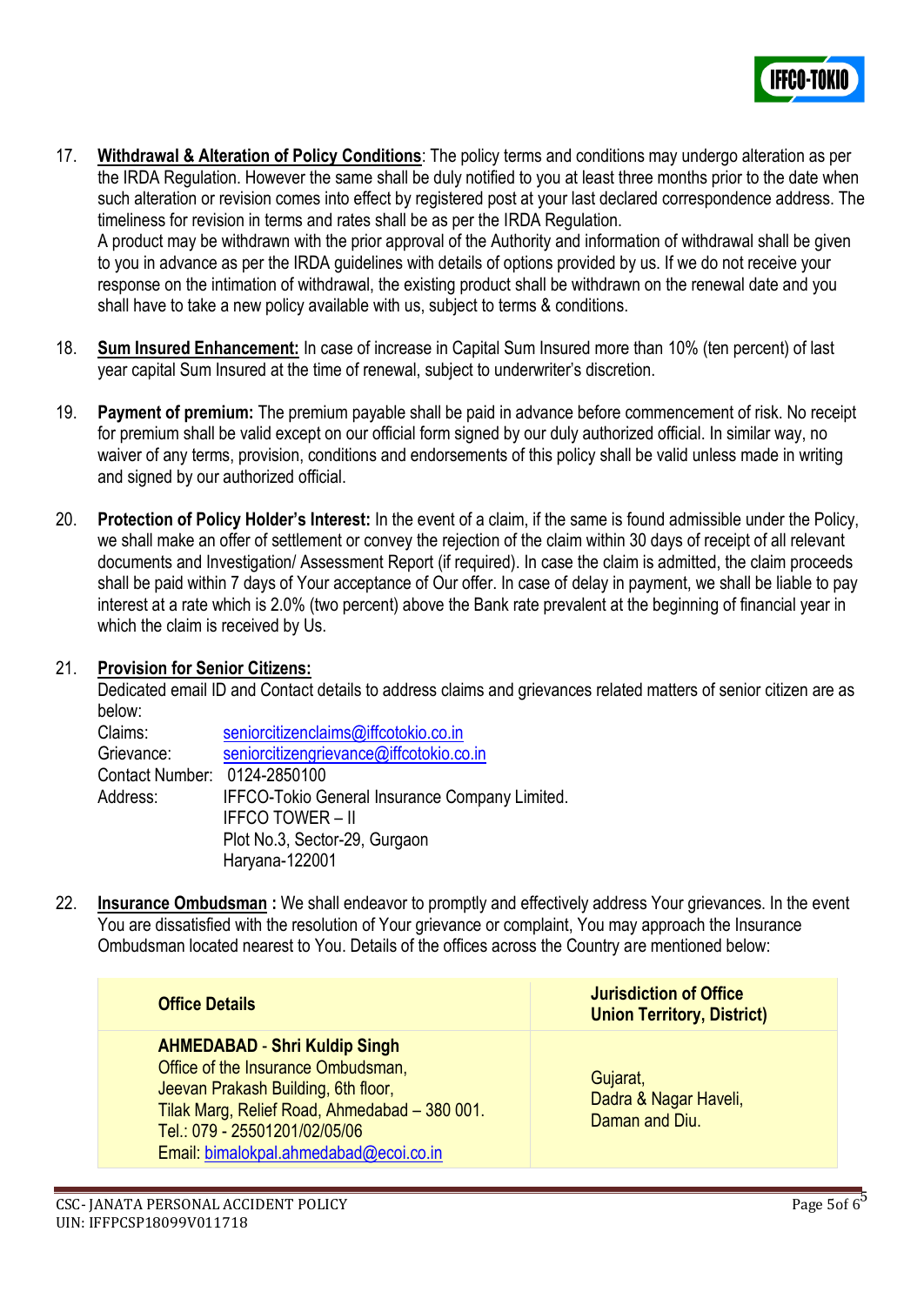

| <b>Office Details</b>                                                                                                                                                                                                                                                                             | <b>Jurisdiction of Office</b><br><b>Union Territory, District)</b>                                 |
|---------------------------------------------------------------------------------------------------------------------------------------------------------------------------------------------------------------------------------------------------------------------------------------------------|----------------------------------------------------------------------------------------------------|
| <b>BENGALURU - Smt. Neerja Shah</b><br>Office of the Insurance Ombudsman,<br>Jeevan Soudha Building, PID No. 57-27-N-19<br>Ground Floor, 19/19, 24th Main Road,<br>JP Nagar, Ist Phase, Bengaluru - 560 078.<br>Tel.: 080 - 26652048 / 26652049<br>Email: bimalokpal.bengaluru@ecoi.co.in         | Karnataka.                                                                                         |
| <b>BHOPAL - Shri Guru Saran Shrivastava</b><br>Office of the Insurance Ombudsman,<br>Janak Vihar Complex, 2nd Floor,<br>6, Malviya Nagar, Opp. Airtel Office,<br>Near New Market, Bhopal - 462 003.<br>Tel.: 0755 - 2769201 / 2769202, Fax: 0755 - 2769203<br>Email: bimalokpal.bhopal@ecoi.co.in | Madhya Pradesh<br>Chattisgarh.                                                                     |
| <b>BHUBANESHWAR - Shri Suresh Chandra Panda</b><br>Office of the Insurance Ombudsman,<br>62, Forest park, Bhubneshwar - 751 009.<br>Tel.: 0674 - 2596461 /2596455, Fax: 0674 - 2596429<br>Email: bimalokpal.bhubaneswar@ecoi.co.in                                                                | Orissa.                                                                                            |
| <b>CHANDIGARH - Dr. Dinesh Kumar Verma</b><br>Office of the Insurance Ombudsman,<br>S.C.O. No. 101, 102 & 103, 2nd Floor,<br>Batra Building, Sector 17 - D, Chandigarh - 160 017.<br>Tel.: 0172 - 2706196 / 2706468, Fax: 0172 - 2708274<br>Email: bimalokpal.chandigarh@ecoi.co.in               | Punjab,<br>Haryana,<br>Himachal Pradesh,<br>Jammu & Kashmir,<br>Chandigarh.                        |
| <b>CHENNAI - Shri M. Vasantha Krishna</b><br>Office of the Insurance Ombudsman,<br>Fatima Akhtar Court, 4th Floor, 453,<br>Anna Salai, Teynampet, CHENNAI - 600 018.<br>Tel.: 044 - 24333668 / 24335284, Fax: 044 -<br>24333664<br>Email: bimalokpal.chennai@ecoi.co.in                           | Tamil Nadu,<br><b>Pondicherry Town and</b><br>Karaikal (which are part of<br>Pondicherry).         |
| <b>DELHI - Shri Sudhir Krishna</b><br>Office of the Insurance Ombudsman,<br>2/2 A, Universal Insurance Building,<br>Asaf Ali Road, New Delhi - 110 002.<br>Tel.: 011 - 23232481/23213504<br>Email: bimalokpal.delhi@ecoi.co.in                                                                    | Delhi.                                                                                             |
| <b>GUWAHATI - Shri Kiriti .B. Saha</b><br>Office of the Insurance Ombudsman,<br>Jeevan Nivesh, 5th Floor,<br>Nr. Panbazar over bridge, S.S. Road,<br>Guwahati - 781001(ASSAM).                                                                                                                    | Assam,<br>Meghalaya,<br>Manipur,<br>Mizoram,<br>Arunachal Pradesh,<br><b>Nagaland and Tripura.</b> |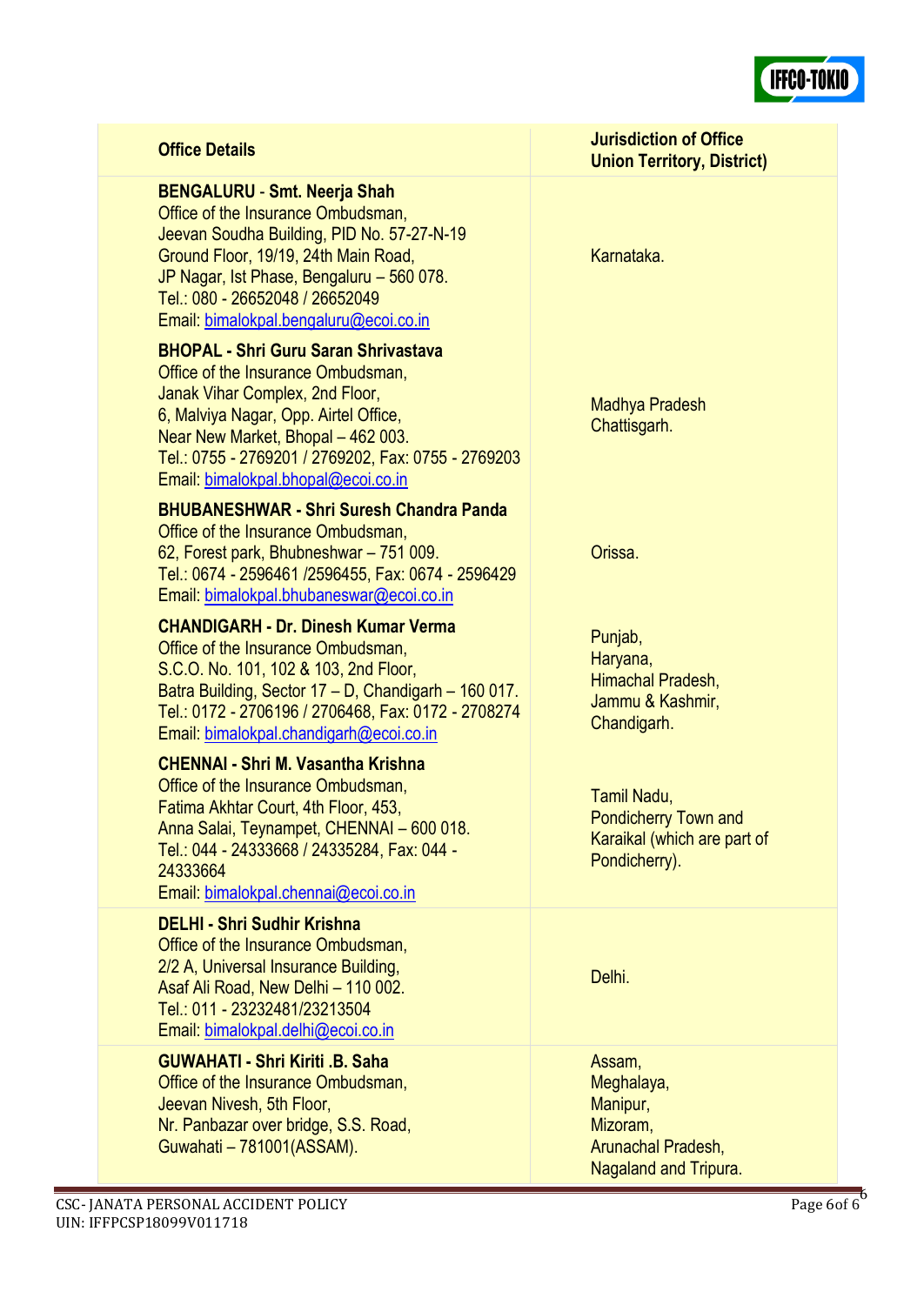

# **Office Details Jurisdiction of Office**

Tel.: 0361 - 2632204 / 2602205 Email: [bimalokpal.guwahati@ecoi.co.in](mailto:bimalokpal.guwahati@ecoi.co.in)

**HYDERABAD - Shri I. Suresh Babu**

Office of the Insurance Ombudsman, 6-2-46, 1st floor, "Moin Court", Lane Opp. Saleem Function Palace, A. C. Guards, Lakdi-Ka-Pool, Hyderabad - 500 004. Tel.: 040 - 67504123 / 23312122, Fax: 040 - 23376599 Email: [bimalokpal.hyderabad@ecoi.co.in](mailto:bimalokpal.hyderabad@ecoi.co.in)

#### **JAIPUR - Smt. Sandhya Baliga**

Office of the Insurance Ombudsman, Jeevan Nidhi – II Bldg., Gr. Floor, Bhawani Singh Marg, Jaipur - 302 005. Tel.: 0141 – 2740363, Email: [Bimalokpal.jaipur@ecoi.co.in](mailto:bimalokpal.jaipur@ecoi.co.in)

#### **ERNAKULAM - Ms. Poonam Bodra**

Office of the Insurance Ombudsman, 2nd Floor, Pulinat Bldg., Opp. Cochin Shipyard, M. G. Road, Ernakulam - 682 015. Tel.: 0484 - 2358759 / 2359338, Fax: 0484 - 2359336 Email: [bimalokpal.ernakulam@ecoi.co.in](mailto:bimalokpal.ernakulam@ecoi.co.in)

### **KOLKATA - Shri P. K. Rath**

Office of the Insurance Ombudsman, Hindustan Bldg. Annexe, 4th Floor, 4, C.R. Avenue, KOLKATA - 700 072. Tel.: 033 - 22124339 / 22124340, Fax : 033 - 22124341 Email: [bimalokpal.kolkata@ecoi.co.in](mailto:bimalokpal.kolkata@ecoi.co.in)

### **LUCKNOW -Shri Justice Anil Kumar Srivastava**

Office of the Insurance Ombudsman, 6th Floor, Jeevan Bhawan, Phase-II, Nawal Kishore Road, Hazratganj, Lucknow - 226 001. Tel.: 0522 - 2231330 / 2231331, Fax: 0522 - 2231310 Email: [bimalokpal.lucknow@ecoi.co.in](mailto:bimalokpal.lucknow@ecoi.co.in)

Andhra Pradesh, Telangana, Yanam and part of Territory of Pondicherry.

**Union Territory, District)**

**Rajasthan** 

**Kerala** Lakshadweep, Mahe-a part of Pondicherry.

West Bengal, Sikkim, Andaman & Nicobar Islands.

Districts of Uttar Pradesh : Laitpur, Jhansi, Mahoba, Hamirpur, Banda, Chitrakoot, Allahabad, Mirzapur, Sonbhabdra, Fatehpur, Pratapgarh, Jaunpur,Varanasi, Gazipur, Jalaun, Kanpur, Lucknow, Unnao, Sitapur, Lakhimpur, Bahraich, Barabanki, Raebareli, Sravasti, Gonda, Faizabad, Amethi, Kaushambi, Balrampur, Basti, Ambedkarnagar, Sultanpur, Maharajgang, Santkabirnagar, Azamgarh, Kushinagar, Gorkhpur,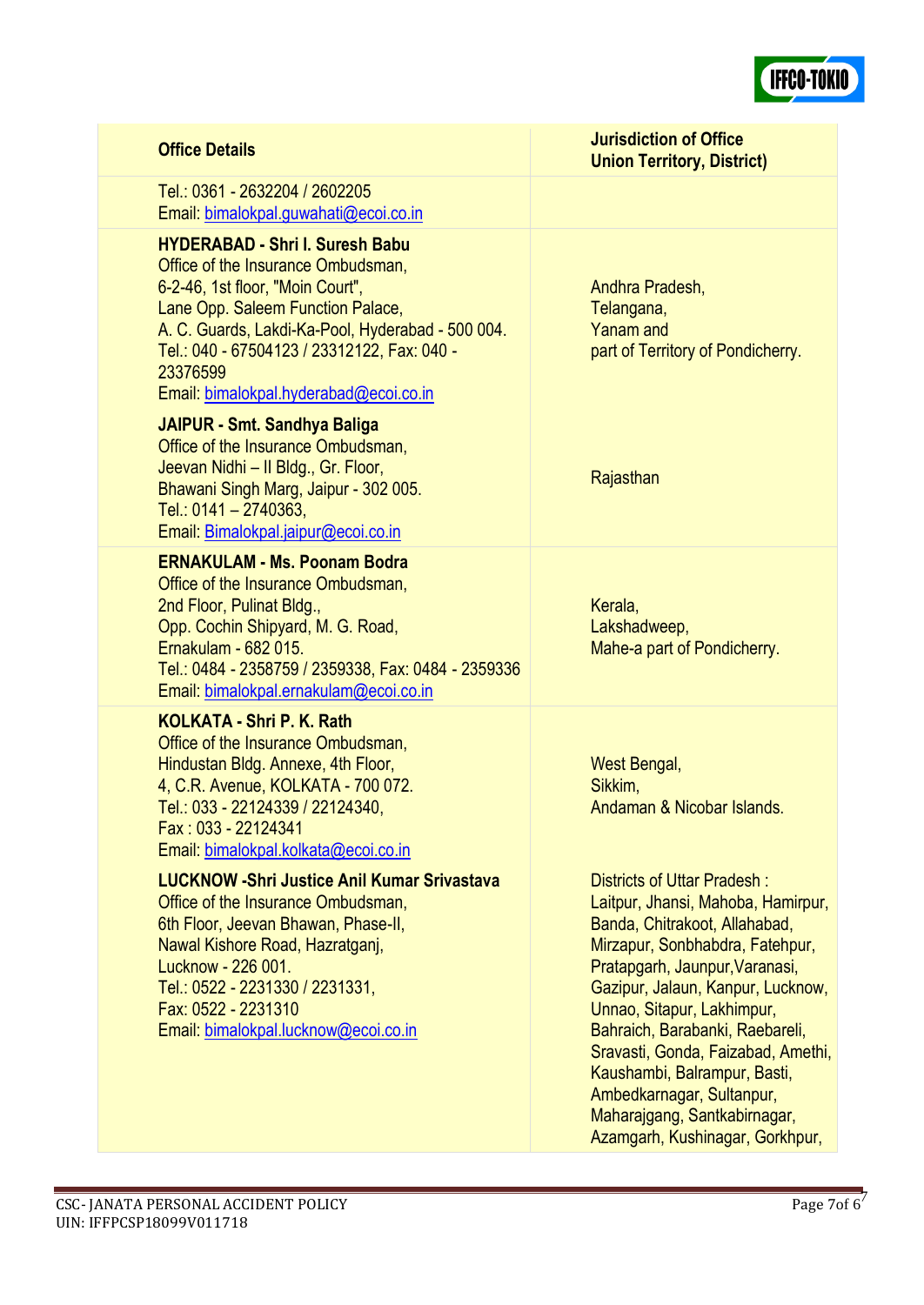

### **MUMBAI - Shri Milind A. Kharat**

Office of the Insurance Ombudsman, 3rd Floor, Jeevan Seva Annexe, S. V. Road, Santacruz (W), Mumbai - 400 054. Tel.: 022 - 26106552 / 26106960 Fax: 022 - 26106052 Email: [bimalokpal.mumbai@ecoi.co.in](mailto:bimalokpal.mumbai@ecoi.co.in)

#### **NOIDA - Shri Chandra Shekhar Prasad**

Office of the Insurance Ombudsman, Bhagwan Sahai Palace, 4th Floor, Main Road, Naya Bans, Sector 15, Distt: Gautam Buddh Nagar, U.P-201301. Tel.: 0120-2514250 / 2514252 / 2514253 Email: [bimalokpal.noida@ecoi.co.in](mailto:bimalokpal.noida@ecoi.co.in)

#### **PATNA - Shri N. K. Singh**

Office of the Insurance Ombudsman, 1st Floor,Kalpana Arcade Building,, Bazar Samiti Road, Bahadurpur, Patna 800 006. Tel: 0612-2680952 Email: [bimalokpal.patna@ecoi.co.in](mailto:bimalokpal.patna@ecoi.co.in%20.)

### **PUNE - Shri Vinay Sah**

Office of the Insurance Ombudsman, Jeevan Darshan Bldg., 3rd Floor, C.T.S. No.s. 195 to 198, N.C. Kelkar Road, Narayan Peth, Pune – 411 030. Tel.: 020-41312555 Email: [bimalokpal.pune@ecoi.co.in](mailto:bimalokpal.pune@ecoi.co.in)

**Office Details Jurisdiction of Office Union Territory, District)**

> Deoria, Mau, Ghazipur, Chandauli, Ballia, Sidharathnagar.

Goa, Mumbai Metropolitan Region excluding Navi Mumbai & Thane.

State of Uttaranchal and the following Districts of Uttar Pradesh: Agra, Aligarh, Bagpat, Bareilly, Bijnor, Budaun, Bulandshehar, Etah, Kanooj, Mainpuri, Mathura, Meerut, Moradabad, Muzaffarnagar, Oraiyya, Pilibhit, Etawah, Farrukhabad, Firozbad, Gautambodhanagar, Ghaziabad, Hardoi, Shahjahanpur, Hapur, Shamli, Rampur, Kashganj, Sambhal, Amroha, Hathras, Kanshiramnagar, Saharanpur.

Bihar, Jharkhand.

Maharashtra, Area of Navi Mumbai and Thane excluding Mumbai Metropolitan Region.

Address of Insurance Regulatory and Development Authority of India is also mentioned below –

Insurance Regulatory and Development Authority of India 3rd Floor, Parishrama Bhavan, Basheer Bagh, HYDERABAD 500 004